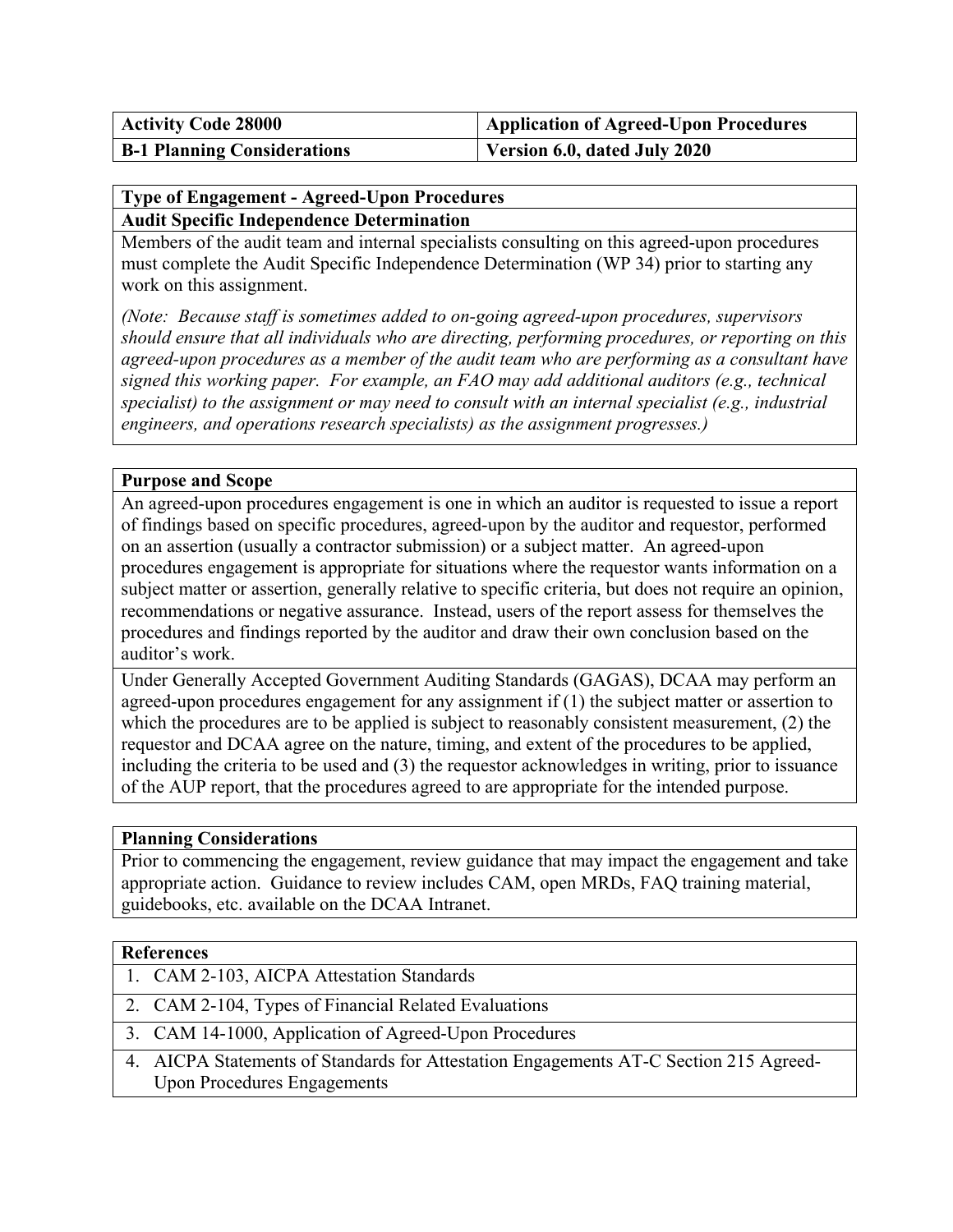|                              | <b>B-1 Preliminary Steps</b>                                                                                                                                                                                                                                                                                                                                                                                                                                                                                                      | <b>WP Reference</b> |
|------------------------------|-----------------------------------------------------------------------------------------------------------------------------------------------------------------------------------------------------------------------------------------------------------------------------------------------------------------------------------------------------------------------------------------------------------------------------------------------------------------------------------------------------------------------------------|---------------------|
| Version 6.0, dated July 2020 |                                                                                                                                                                                                                                                                                                                                                                                                                                                                                                                                   |                     |
|                              | 1. Review open guidance which may impact the Agreed-Upon Procedure and<br>discuss with the requestor any recommended adjustments to the scope<br>and/or procedures. Open guidance (e.g., MRDs) can be found on the<br>DCAA intranet.                                                                                                                                                                                                                                                                                              |                     |
| 2.                           | Review the request to identify requestor requirements and any restrictions.                                                                                                                                                                                                                                                                                                                                                                                                                                                       |                     |
| 3.                           | Review the permanent files for relevant information that may influence if<br>the requested agreed-upon procedures will be sufficient the requestor's<br>intended purpose.                                                                                                                                                                                                                                                                                                                                                         |                     |
|                              | 4. Discuss the requested agreed-upon procedures and relevant information with<br>the requestor to assist them in determining if the procedures will be<br>sufficient for their intended purpose. Document the resulting agreed-upon<br>procedures.                                                                                                                                                                                                                                                                                |                     |
|                              | 5. Obtain acknowledgement from the requestor that procedures agreed to are<br>appropriate for the requestor's intended purposes. A written affirmation of<br>the appropriateness of the procedures must be obtained from the requestor<br>prior to issuance of the AUP report.                                                                                                                                                                                                                                                    |                     |
| 6.                           | Notify the appropriate contracting officer of the commencement of the<br>agreed-upon procedures engagement and the agreed-to due date. The<br>acknowledgement process should be performed in accordance with CAM<br>4104.                                                                                                                                                                                                                                                                                                         |                     |
| 7.                           | Invite the requestor to the entrance conference. Determine if there are other<br>individuals that should be invited. If so, extend an invitation.                                                                                                                                                                                                                                                                                                                                                                                 |                     |
| 8.                           | Determine if specialist assistance or assistance from another DCAA office<br>will be necessary to perform the agreed-upon procedures. Specialist<br>assistance requirements should be coordinated with the requestor and<br>included in the agreed-upon procedure. Prepare necessary requests.                                                                                                                                                                                                                                    |                     |
|                              | 9. Hold an entrance conference with the contractor.                                                                                                                                                                                                                                                                                                                                                                                                                                                                               |                     |
|                              | 10. Hold a planning meeting with the team performing the agreed-upon<br>procedures engagement (e.g., RAM, Manager, Supervisor, Auditors) to<br>discuss matters relevant to the engagement (e.g., prior experience and<br>current procedures). If a matter comes to the audit team's attention by other<br>means than application of the agreed-upon procedures that significantly<br>contradict the results of the application of the procedures referred to in the<br>report, the team should include this matter in the report. |                     |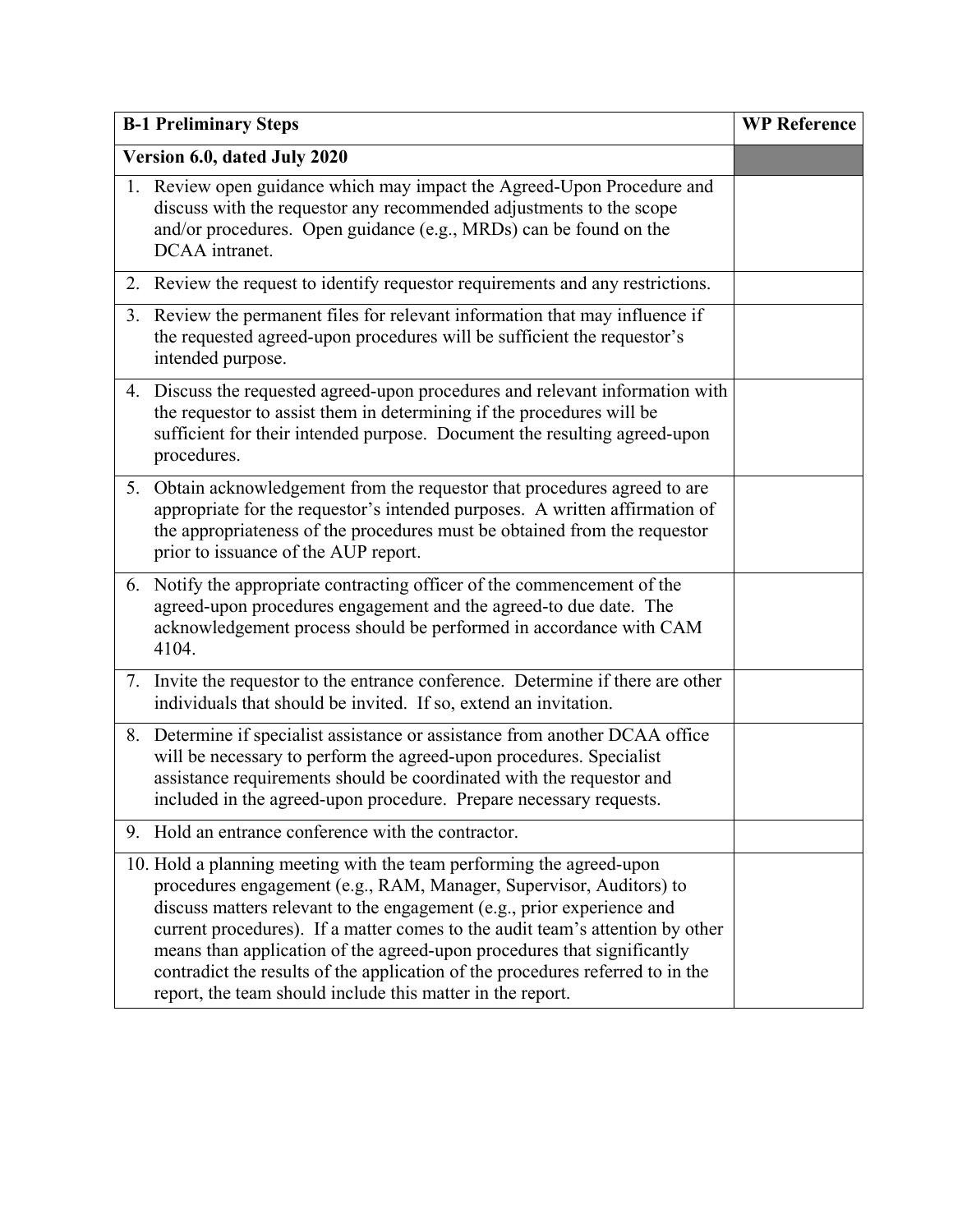| <b>L-1 Direct Labor Agreed-Upon Procedures</b>                                                                                                                                                                                                                                                                                                                                                                                                                                                   | <b>WP Reference</b> |
|--------------------------------------------------------------------------------------------------------------------------------------------------------------------------------------------------------------------------------------------------------------------------------------------------------------------------------------------------------------------------------------------------------------------------------------------------------------------------------------------------|---------------------|
| Version 6.0, dated July 2020                                                                                                                                                                                                                                                                                                                                                                                                                                                                     |                     |
| Perform the procedures that have been agreed-to in advance with the requestor.<br>The procedures should be specific, subject to measurable criteria, and not<br>require analysis or provide any level of assurance (no negative assurance or<br>audit opinion is provided). (Example: Compare the proposed direct labor rates<br>by category with the contactor's FY 20XX year-end actual labor rates per the<br>contractor's labor cost records, dated 12/31/20XX, and report any differences.) |                     |
| 1. Add steps for the specific agreed-upon procedures to be applied.                                                                                                                                                                                                                                                                                                                                                                                                                              |                     |
| 2.                                                                                                                                                                                                                                                                                                                                                                                                                                                                                               |                     |
| 3. Summarize results of applying the agreed-upon procedures.                                                                                                                                                                                                                                                                                                                                                                                                                                     |                     |

| <b>M-1 Material Agreed-Upon Procedures</b>                                                                                                                                                                                                                                                                                                                                                                      | <b>WP Reference</b> |
|-----------------------------------------------------------------------------------------------------------------------------------------------------------------------------------------------------------------------------------------------------------------------------------------------------------------------------------------------------------------------------------------------------------------|---------------------|
| Version 6.0, dated July 2020                                                                                                                                                                                                                                                                                                                                                                                    |                     |
| Perform the procedures that have been agreed-to in advance with the requestor.<br>The procedures should be specific, subject to measurable criteria, and not require<br>analysis or provide any level of assurance (i.e., no audit opinion is provided).<br>(Example: Compare the five highest proposed material items to vendor quotes<br>provided by the contractor on 4/20/20XX and report any differences.) |                     |
| 1. Add steps for the specific agreed-upon procedures to be applied.                                                                                                                                                                                                                                                                                                                                             |                     |
|                                                                                                                                                                                                                                                                                                                                                                                                                 |                     |
| Summarize results of applying the agreed-upon procedures.<br>3.                                                                                                                                                                                                                                                                                                                                                 |                     |

| N-1 Indirect Costs Agreed-Upon Procedures                                                                                                                                                                                                                                                                                                                                                                   | <b>WP Reference</b> |
|-------------------------------------------------------------------------------------------------------------------------------------------------------------------------------------------------------------------------------------------------------------------------------------------------------------------------------------------------------------------------------------------------------------|---------------------|
| Version 6.0, dated                                                                                                                                                                                                                                                                                                                                                                                          |                     |
| Perform the procedures that have been agreed-to in advance with the requestor.<br>The procedures should be specific, subject to measurable criteria, and not<br>require analysis or provide any level of assurance (i.e., no audit opinion is<br>provided). (Example: Compare the contractor's proposed engineering overhead,<br>fringe benefit, and G&A rates to the FY 20XX year-end actual rates per its |                     |
| February 20XX rate submission and report any differences.)                                                                                                                                                                                                                                                                                                                                                  |                     |
| 1. Add steps for the specific agreed-upon procedures to be applied.                                                                                                                                                                                                                                                                                                                                         |                     |
|                                                                                                                                                                                                                                                                                                                                                                                                             |                     |
| Summarize results of applying the agreed-upon procedures.                                                                                                                                                                                                                                                                                                                                                   |                     |